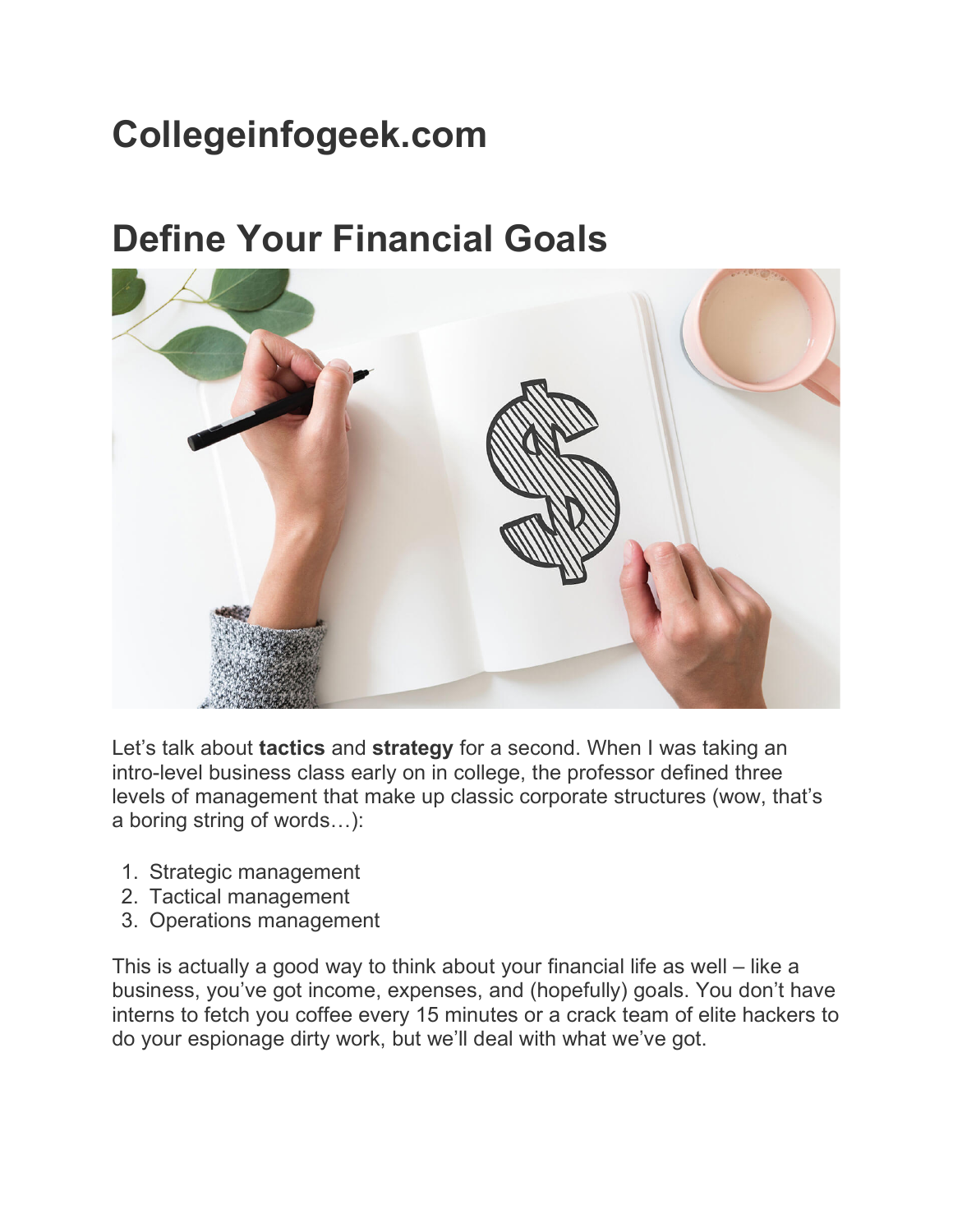**Strategic management** is concerned with the big questions that steer the entire company. *Where do we want to go? Where are we now? What value do we have?* Your strategy defines your direction, and it is the basis for all the smaller decisions that come after it.

**Tactical management,** on the other hand, concerns itself with *how* the strategic goals will be achieved. *What systems should we build? What choices should we make for individual decisions?* As these decisions are made, **operational management** ensures the day-to-day workings of the business run smoothly and stay in line with the strategy and tactics.

So let's put this in terms of your own life:

- **Strategy:** Your financial goals, your current situation, and your overall money philosophy
- **Tactics:** The systems you set up to deal with regular money flow and your individual financial decisions
- **Operations:** Your day-to-day money details here we're largely concerned with your *spending habits*

To do well in the tactical and operational areas, you first need a solid strategy – a financial goal.

If you take a look at the Life section of my Impossible List, you'll see that I have a very well-defined goal for my own finances.

By the time I (along with my girlfriend Anna) turn 40, I want to have \$900,000 invested. At that point, I'll be able to effectively **retire early.** I'd like to live on 4% of that – \$36,000/year – and even based on an extremely conservative estimated return of 5% per year, the money would never run out. More likely, the return would be more around 7% at least.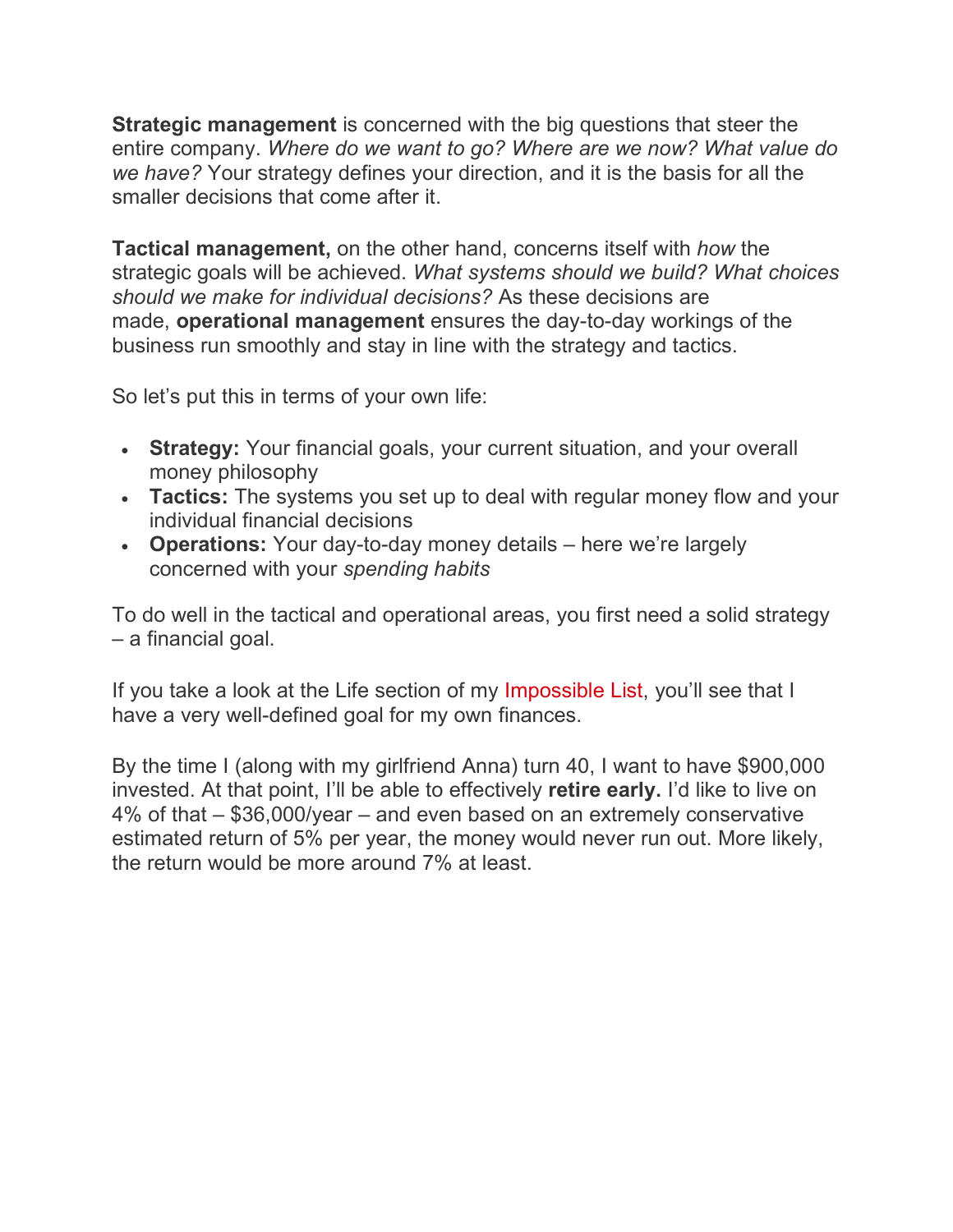

Secondary goal: Spend that 17 years continuing to avoid fun, which is awful. This isn't to say I want to stop working at 40; creating things brings me far too much joy for that. I'll probably never stop working. However, I do want to detach my need to work from my need to pay for my existence. My goal is to **build a system that guarantees my existence** at my desired (sane) standard of living, no matter what I do after that. From there, I'd be free to pursue any project I'd like, regardless of its profitability.

Based on that goal, we need to save about **\$25k/year**. Now, this is a bit simplified – if I want to adjust that \$900k figure to account for inflation, I'll need to adjust the yearly investment as well. Still, it gives me direction that I can apply to the tactical decisions. Knowing how much I need to invest per year, some simple math will tell me how much needs to be socked away each month.

#### "But that goal is crazy!" – you might say

Here's the thing about my goal: **It fits my current situation**. At this stage, I've graduated from college, I have no debt, and my business is growing. I make a good income and can reasonably expect to meet my saving goals if I'm smart about my spending.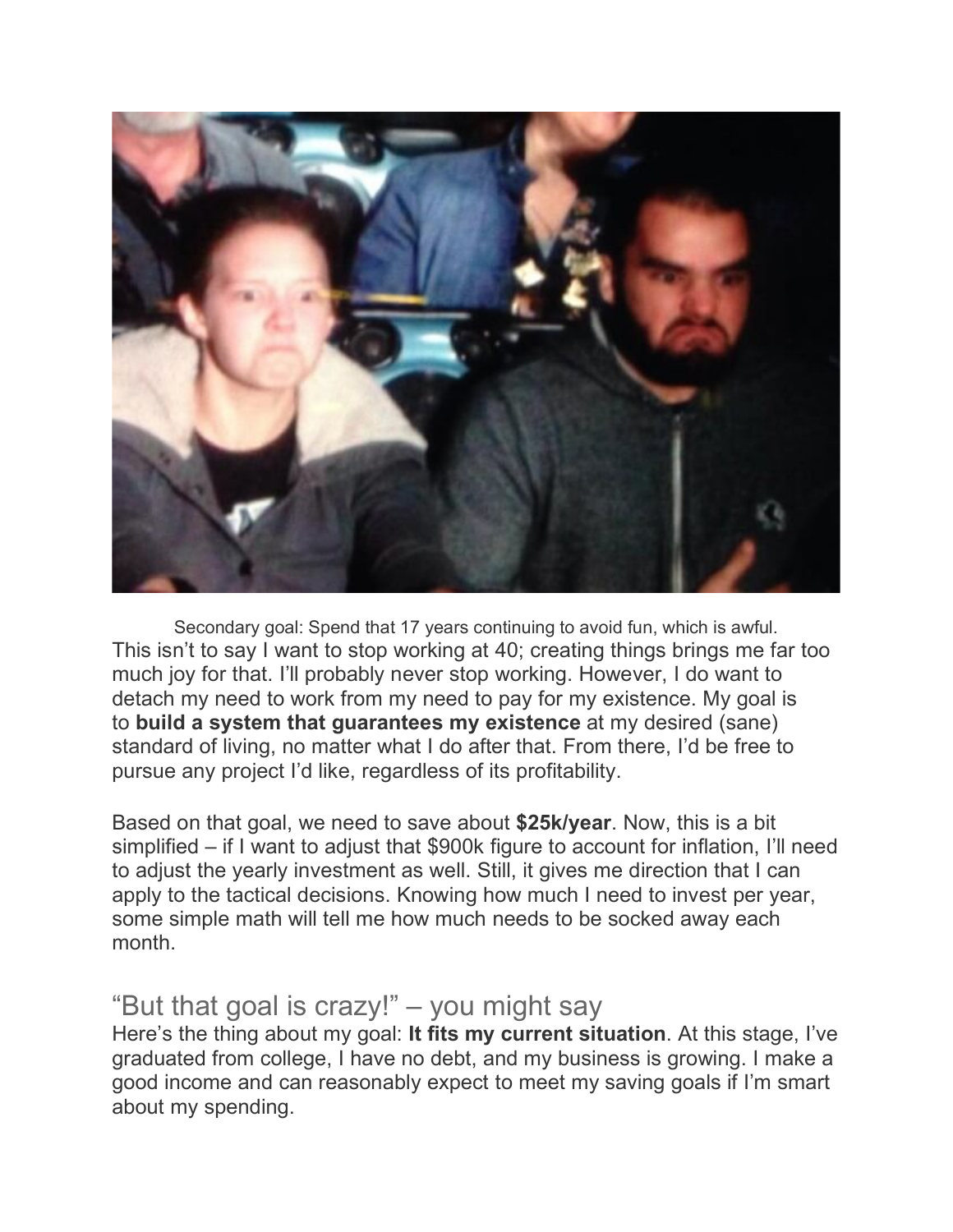Two years ago, this wasn't my situation. I was still in college, I had ~\$14,000 in student loans, and I didn't make nearly as much money. At that time, my financial goal was much different:

- 1. Make enough money each month to cover my expenses (and have some for emergencies)
- 2. Destroy my student loans **before graduating**

This was a very different goal – but it was still well-defined based on my situation. Since it gave me clear direction, I paid off all my student debt before my graduation deadline.

So here's your mission at this stage:

**Sit down and create a financial strategy.** Set goals that make sense based on what you want out of life and what your current situation is. Be optimistic, but also realistic. Doing this will help you create the systems that'll start moving you forward.

## **Do a Financial SWOT Test**

Going back to our business analogy. Another oh-so-exciting term we learned about in business class was how to perform a **SWOT analysis**, which looks at:

- Strengths
- Weaknesses
- Opportunities
- Threats

Guess what – you can (and should) do this too! But let's modify it a bit: Instead of SWOT, your personal analysis of your finances gets the decidedly less-memorable acronym **IEOT**. Don't ask me how to pronounce that.

IEOT stands for:

- Income
- Expenses
- Opportunities
- Threats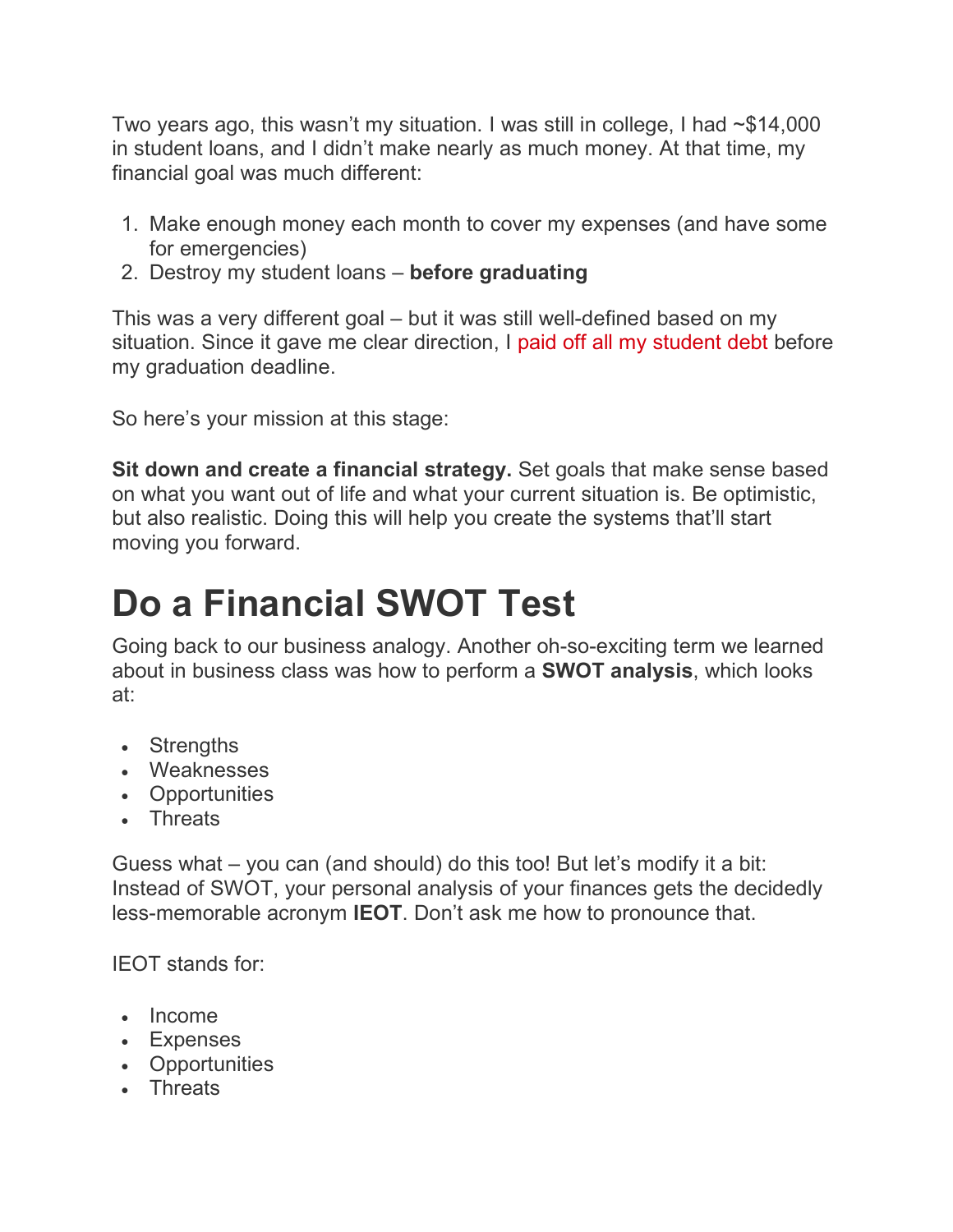…so it's not much different from SWOT.

Take a bit of time and assess your own situation in each of these areas. How much do you currently make each month? **Is that income stable?** (Mine fluctuates) How much do you spend each month – and how much of that is essential?

For opportunities, think about the probability that your income could increase in the near future. Do the same for threats – think ahead and assess any potential big expenditures that might be coming your way.

One exercise I recommend doing here is **getting your "number."** By that, I mean the number of dollars you *have* to spend each month. Before I was a co-host, my friends at Listen Money Matters did an episode on this concept, on which I actually left a comment defining my own number. Here are my stats:

- Rent: \$305
- Utilities: \$75
- Phone: \$85
- Car insurance: \$15
- Groceries: \$200
- **My "number": \$680**

Living in the middle of Iowa with three roommates, my number is exceptionally low. It doesn't include my business expenses, and it's certainly nowhere near what I actually spend, but this the **bare minimum** I need to make to keep myself alive in my current situation.

It would mean canceling all my subscriptions to things like Spotify, taking the bus or my bike everywhere, and being *very* frugal on food, but I could do it.

Pretty low, right? Your number may be higher or lower, but either way, it's good to know it. It'll be integral to the next step.

The goal here is to be **aware** of where you are instead of lost. When you've got this step on lock, move onto the next one.

## **Create a Money Pipeline**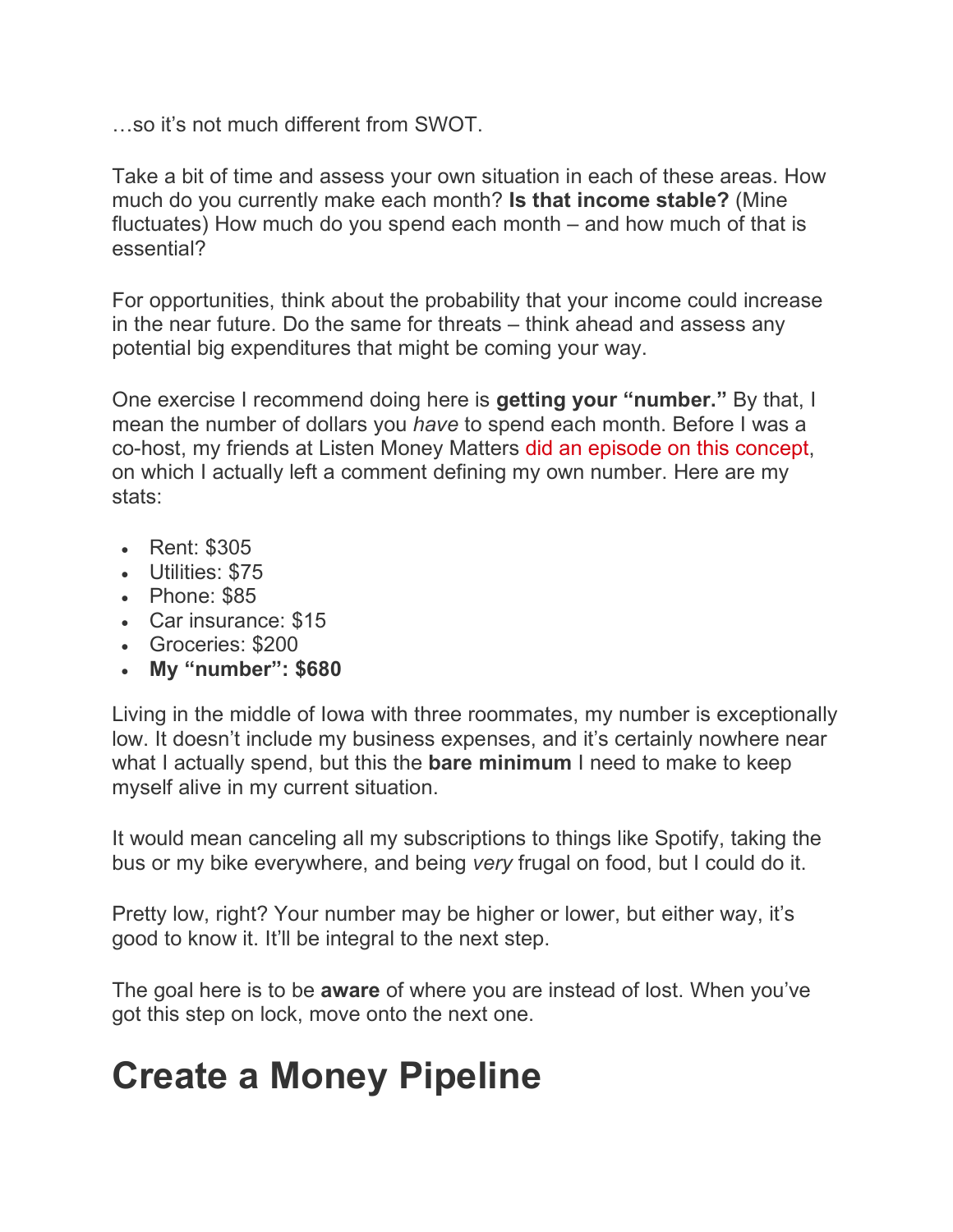I have a brain that likes to visualize a lot and create analogies for everything. To that end, I think of money management in terms of **water flowing through a pipe system.**

The main reason I use this analogy is because I want to create a *system* that tells me where my money should go. I'm well aware that human willpower is limited, even when we build strong habits, so **externalizing** as much of the process as possible is a smart thing to do.

My goal: Build the system, then let it do its work and keep an eye on it.



So here's my **money pipeline:**

My conceptual "budgeting pipeline" (click to enlarge)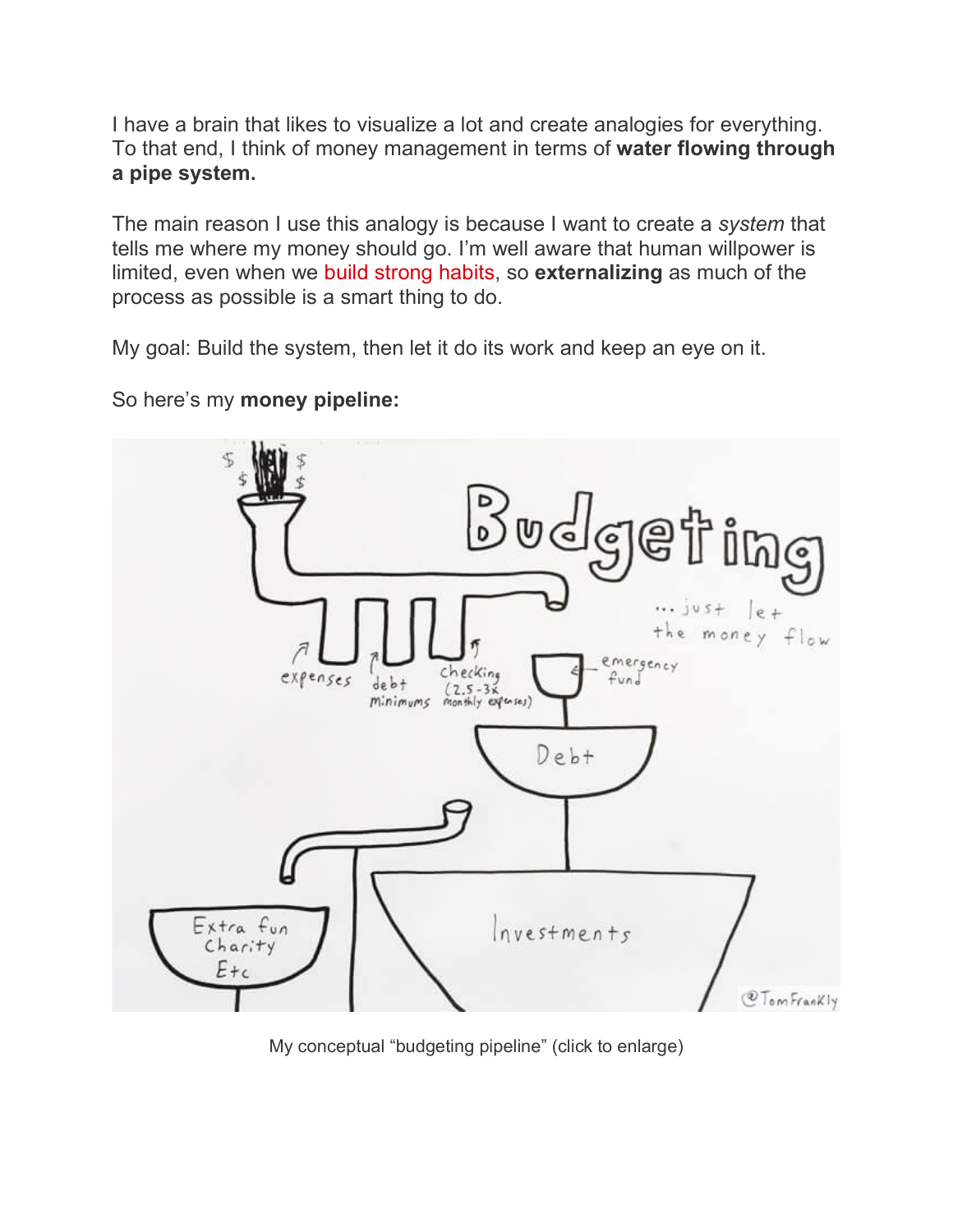At the top, we've got income flowing in. The way the pipeline is designed, the most important areas get filled first before the money can flow to the next area. So, when money comes in, we take care of (in order):

- 1. Monthly fixed expenses rent, utilities, bills
- 2. Debt minimums
- 3. Fill the checking account (more on this in a bit)
- 4. Fill a separate "emergency fund"
- 5. Take down debt
- 6. Invest most of what's left, but let a little go to fun, charity, etc.

Now, the biggest thing to keep in mind is that this is a **conceptual pipeline.** It does not represent the order of *actual payments* you'll make.

Take your debt, for instance. You won't make a minimum payment, then fill your checking account, then make an additional payment. Rather, you'll use the pipeline as a planning tool when income hits your bank account. An example thought process:

"I owe at least \$50 on my student loan, and I need to put \$800 into checking to keep it at my desired level. I've got \$2,000 left after fixed expenses, though, and my emergency fund is filled. So I can actually put \$1,200 toward debt this month instead of \$50. Score!" So let's talk about your **checking account.** My LMM co-host Andrew wrote a post defining his basic investing blueprint, and in it he stated that you should have 250% of what you spend each month on "stuff" in your checking account as breathing room.

Personally, I agree with this sentiment, though I modify it a bit. I want to have 250-300% of what I need *after* "fixed" expenses are accounted for – things like rent, bills, etc. I can come up with a hard number for fixed expenses, and I can automate them all – so I want my checking account to be filled after that number is taken into consideration.

You can go either way based on what you're comfortable with – if you're rolling with at least 2.5x your "number" that you got in the last step, you won't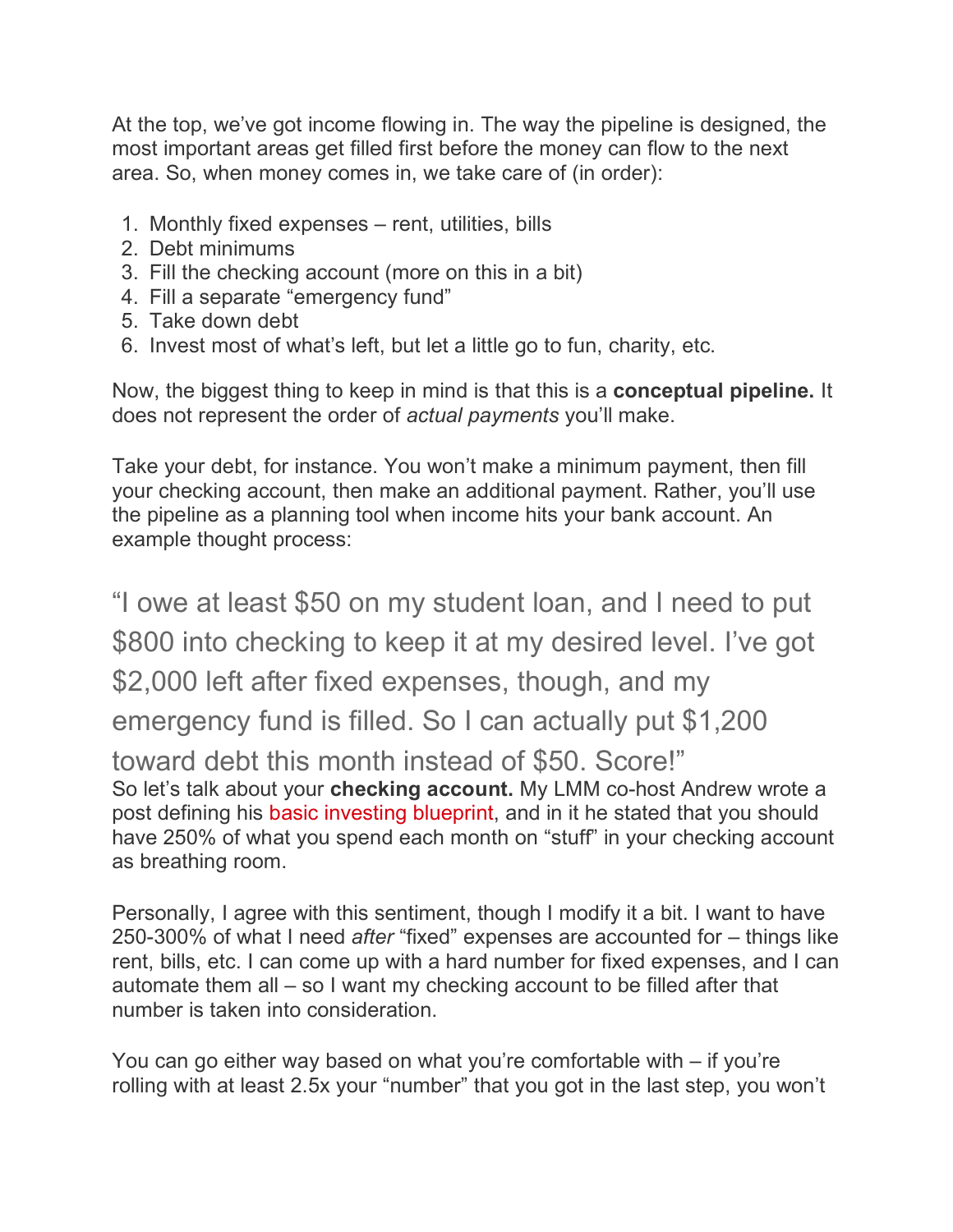be completely boned if something happens. That's what you want to avoid. Being completely boned sucks, and is almost always a one-way ticket to massive credit card debt, crippling stress, or family members begrudgingly loaning you money.

One last thing here that you may be wondering:

#### "Don't I need a savings account?"

The answer is… maybe. Here's the thing: **There isn't much of a difference in the interest you earn on a savings account vs. a checking account.** Based on inflation and what you can earn through investments, the interest from savings and checking accounts both might as well be zilch.

So, essentially, all a savings account does is *complicate your finances.* Andrew, my co-host, doesn't think you need one.

**However,** having a savings account doesn't *hurt* you (unless you have a shitty bank that charges you to keep it open – in which case you should leave that bank), so do what works for you. Since you're probably a student, you might actually have a **very good reason** for keeping a savings account – it can act as a clear holding area for funds dedicated to guaranteed semester-ly expenses like textbooks and fees.

As for your **emergency fund,** this should be a reserve of cash that's only for *emergencies* (buying the latest video game or deciding you want to go to Cabo are not emergencies). Now, nobody agrees on how these things should be set up, so I'll just stick my own neck out and say try to have an extra \$500- \$1000 on hand. As a student who probably doesn't have a family, you're unlikely to have a **huge** emergency, so there's no need to postpone paying off debt to build a huge fund.

I actually keep my "emergency fund" in my investment account. So, in terms of the pipeline, the top part of the fountain is the same as the bottom part. The crucial difference, though, is that **I started paying off my debt** after I'd hit that comfortable emergency fund level.

Now, some people might say it's risky to keep my emergency fund in an investment. I'd agree – if I was investing in individual stocks. However, I'm a passive investor, and all my money is in mutual funds that are highly unlikely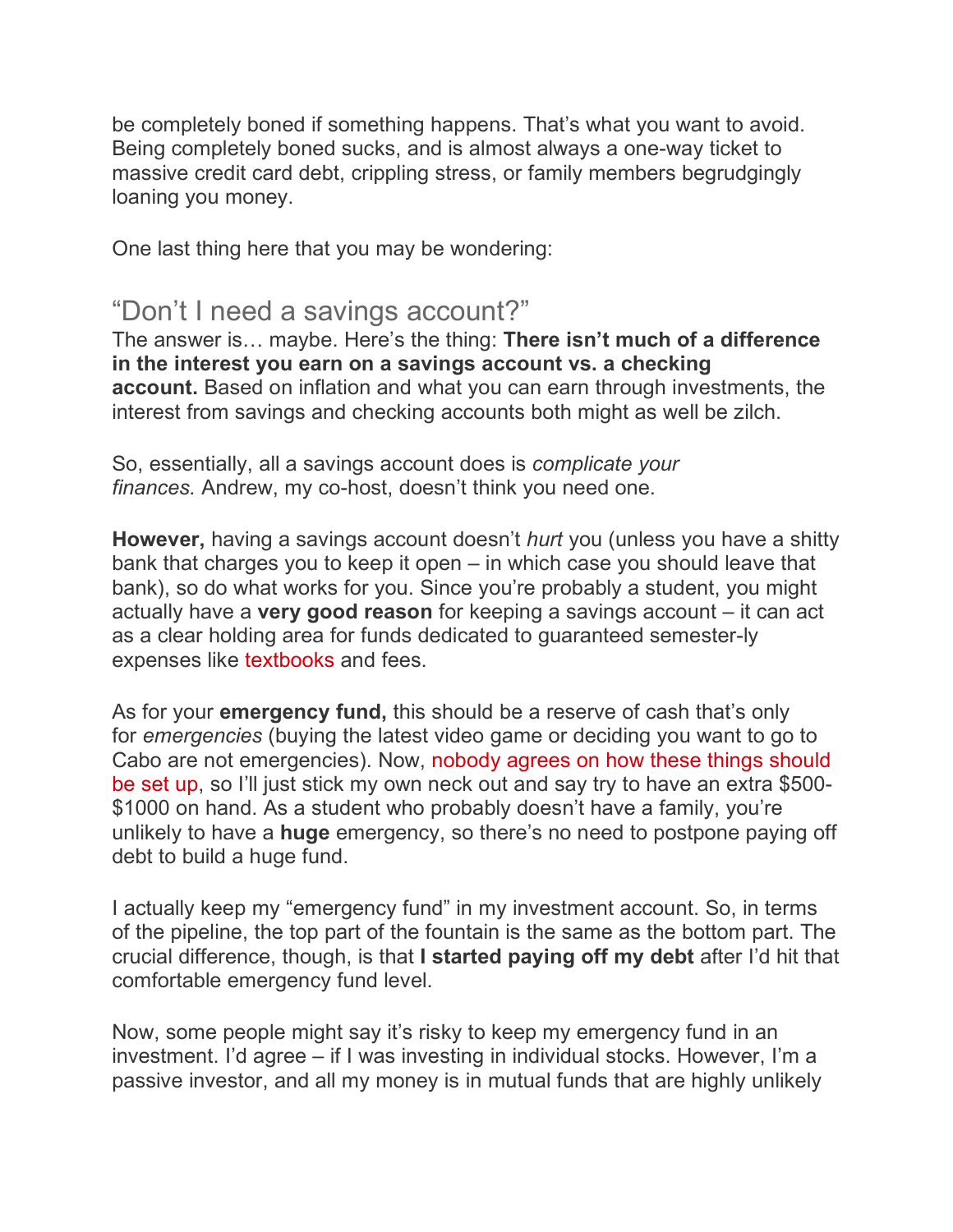to drain overnight. There's a bit of risk, but probability says I'll be fine – and I have my checking account filled just in case.

#### **Automate Most of the Process**



With the pipeline model now firmly planted in your prefrontal cortex, you're no longer unsure of what to do when you get paid each month. There's now a clear picture of how that money should flow and where it should be allocated first.

Now, let's take it a bit further. Let's build a **system** that takes care of as much financial heavy lifting each month as it can, so we're free to focus our attention on the things that matter – like Smash Bros.

The way I've done this is by setting up **automatic payments** on almost all of my monthly fixed expenses. I've got auto-pay enabled for:

- Rent
- Electric and gas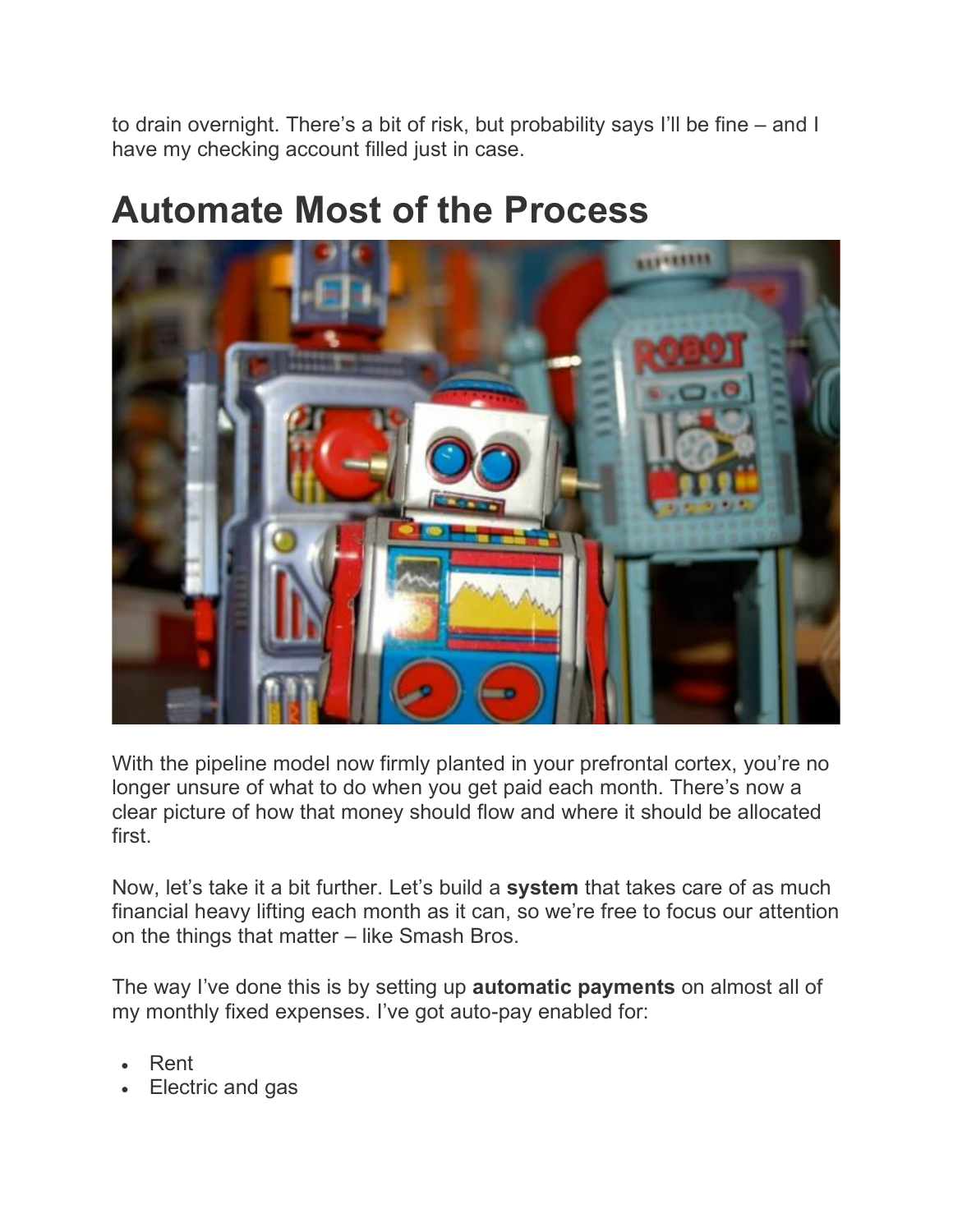- Internet
- Cell phone
- All subscriptions hosting, Spotify, etc

In addition to my fixed expenses, I also automate my **investments.** Each month, I've been auto-investing \$500 into my Vanguard mutual fund. Just this morning, based on my goals, expenses, and current income, I actually increased that auto-investment to \$1000/month – and it'll need to increase further if I'm going to stick with my goal!

When I can, I route the expense transactions through my credit card so I can rack up cash bonuses. Ooh, that reminds me – I wanted to do an aside about credit cards.

## **Credit Cards**

**Credit cards**, my friend, are powerful tools. A credit card is like a katana lent to you by your badass samurai grandpa. (What, you don't have a badass samurai grandpa?)

Use it sparingly, only cut a few watermelons in mid-air, and clean it well on a regular basis, and that katana will stay in great shape. *Ojiisan* (Japanse for Grandpa) will be pleased.

Go around cutting too many watermelons and neglect to clean the blade, though, and you're in trouble. *Ojiisan* will have his sword cleaned, even if it takes you five years of polishing.

The credit card companies, though, are evil *Ojiisan* because they actually *want* you to be in debt. That's how they make money – through the exorbitant interest fees they charge. So they create all sorts of perks – like cash back rewards – to entice you to spend more on the card.

So, to not get into this too much, here are my **hard and fast rules** for using a credit card:

- 1. Never use more than 20% of your credit limit in a month.
- 2. Always pay the **full balance** on time, every month. *Those people who tell you to carry a balance to build your credit score are wrong. I have NEVER carried one and my score is great.*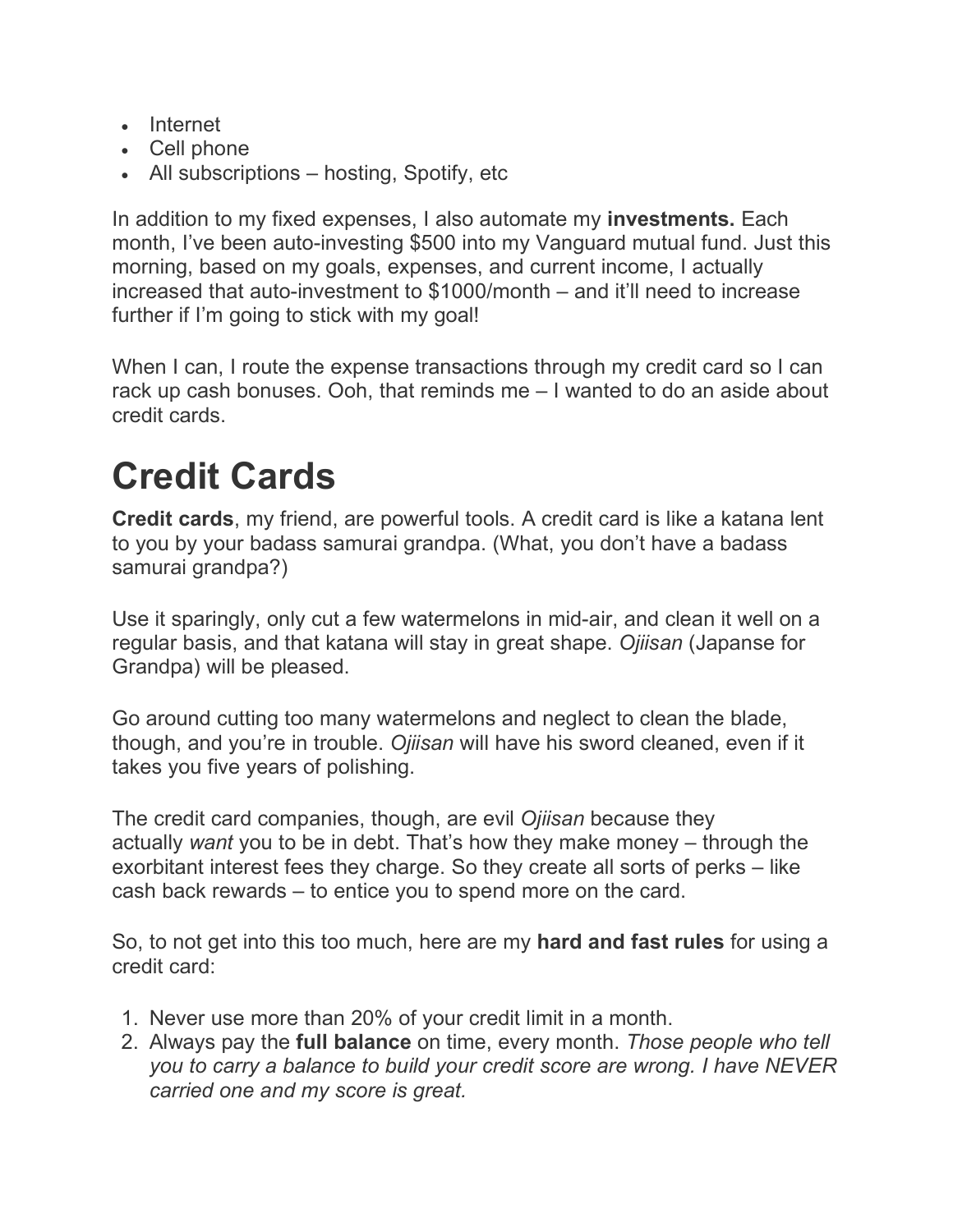To those, I'll add an idea for you. It's not something I do, but if you want to build credit while keeping your spending in check, it's an option:

- 1. Set some of your fixed expenses to be auto-paid on the card
- 2. Set up auto-pay on the card itself from your bank account
- 3. Lock the card in a drawer.

Think of your credit card as a different way to pay from your checking. It's not a line of credit, it's just a different way to pay – one that's a bit more complicated but that can have some benefits.

The last thing I'll mention here is that I **don't** auto-pay my credit card. Since I use it for day-to-day expenses, I always want to make sure I'm aware of what my balance is and when it gets paid. To that end, I have a recurring monthly task in Todoist to go in and pay my card, and I also have a weekly habit in Habitica to check up on my entire financial picture in Mint.

## **Save for Non-Regular Expenses**

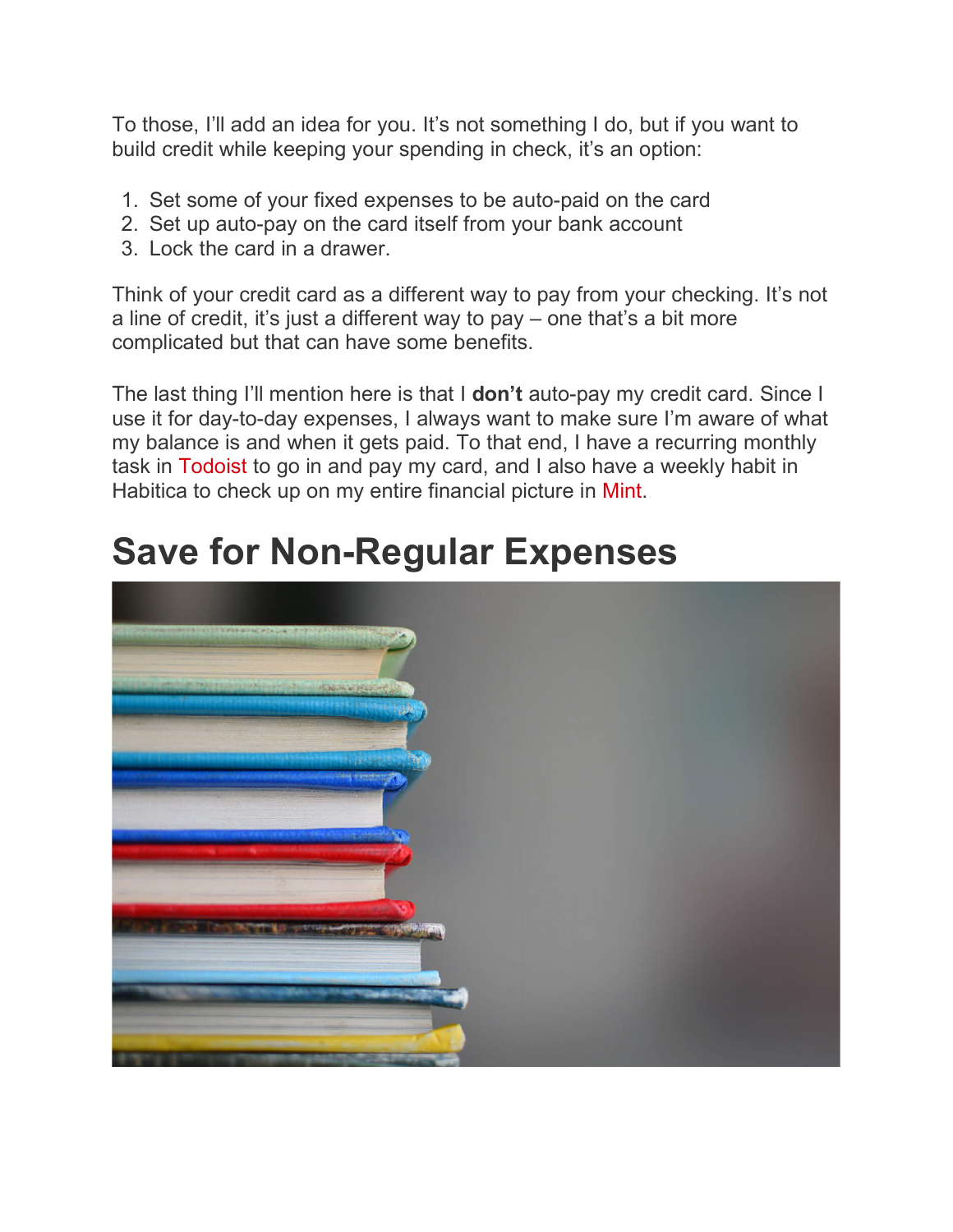As I mentioned before, one thing you have to deal with in college is **semester expenses.** These expenses don't happen every month, but they can be substantial, so you need to plan for them.

Each semester, you'll probably need to buy/pay for:

- Textbooks
- Fees
- Tuition
- Dorm fees, unless you're in an apartment
- Supplies

It's essential to *plan for these expenses* ahead of time. How are they going to be paid?

You might have student loans coming in each semester to pay for this stuff (though if you do, make sure you understand the true cost of them). You may have scholarships and grants. Maybe Mom and Dad are still paying for it all.

Whatever your funding source is, make sure you *know* what it is and know whether or not it'll cover these non-regular expenses. If it won't, you'll need to modify your money pipeline a bit with a saving goal to deal with them.

Oh, and if you end up with **extra** money from scholarship, grants, or loans, it should go into the pipeline as well. If it gets past the Emergency Fund, and it's subsidized (meaning you don't need to pay interest on it until after graduation), I'd probably put it in a savings account unless you're close to graduation and know you won't need it for a future semester's expenses. In that case, you can start paying off debt or maybe even invest it.

### **Get Your Spending Habits in Check**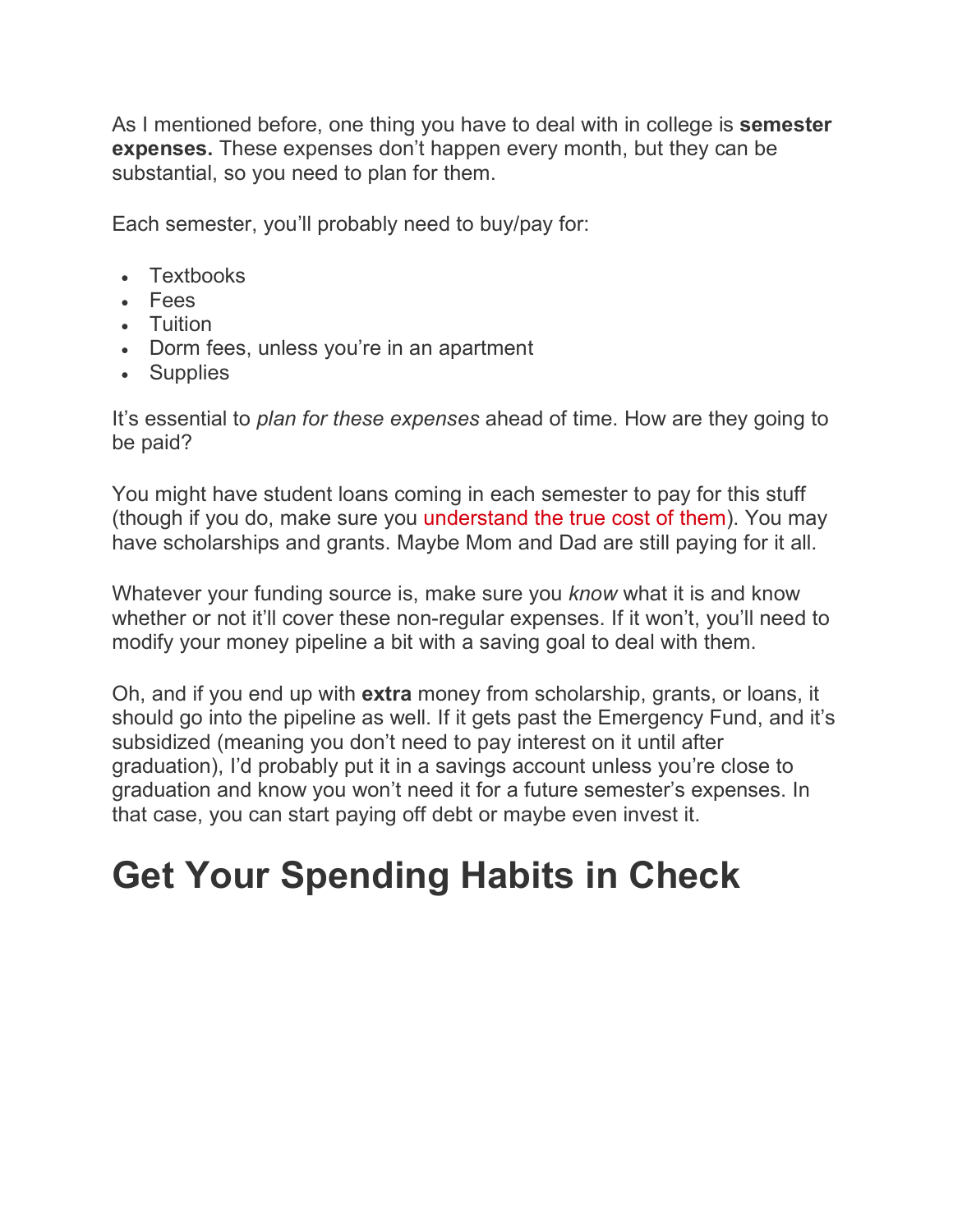

Alright, this is the point in the process where most people start getting stressed with their budgets. Once your fixed expenses are taken care of and your saving quotas have been met, what's leftover is yours to spend… but remember, you're aiming to have **2.5-3x** of your "number" in your checking account at all times.

People get stressed here because their **spending habits** don't match up with their goals. So they sit down at the end of the month, pout about how much they spent on Starbucks lattes and restaurants, and declare – *ONCE AND FOR ALL! –* that they'll cut down their spending from here on forward.

Then they're right back at Starbucks the next morning because,

"I'm really in a rush today – I'll start making my coffee at home tomorrow, I swear."

Now, here's the thing – I'm **not** against buying Starbucks lattes. I buy coffee at my local coffee shop 2-3 times a week. If there's something you like, and you can afford it after all your important financial goals are taken care of, then **let**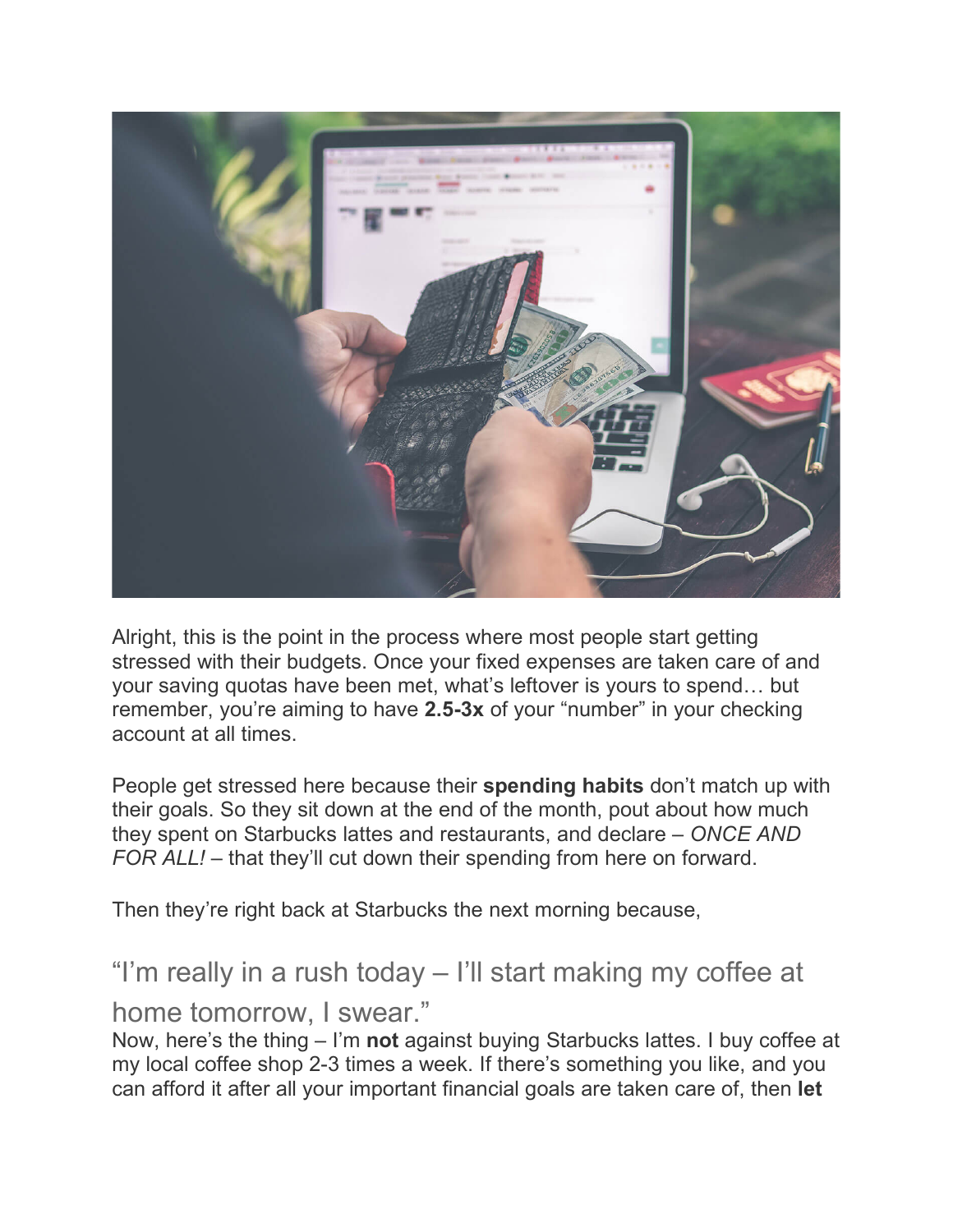**yourself buy it!** We're not on this earth to drive numbers in a bank account as high as they can possibly go – money is a tool you should use to build a happy life. So drink your \$3 coffee if it makes you happy and if doing so is still below your means.

What I'm getting at here is that **habits are powerful.** Sitting down and creating a strict budget is not likely to change them. Rather, you need to start building changes into your daily routines and attacking the habits at their roots.

One very easy way to do this is to **pay for everything in cash.** Using a credit card makes it difficult for you to appreciate how much money you're actually spending; when you use cash, you see the individual dollars leave your wallet. You can actually see how much is left when you peer into the billfold or your purse.

If you want to go further than that, **start writing down every purchase you make.** You can carry around a small notebook for this (that's what Martin does), or you can use an app like Spending Tracker for your smartphone.

This manual tracking has been well-documented as a successful habit changer in weight loss, and I've heard from many people who say it works for spending as well.

The idea is to make tracking the expense an integral part of the **routine** portion of your spending habit. When you experience the trigger – the urge to buy something, the process should go like this:

- Decide whether the purchase is a good decision
- Buy the thing
- Record the transaction
- Get the reward

Without recording the transaction, it's easy to fail to realize the cost of getting that reward – and so the spending habit continues unchanged.

You can also get into **habit tracking.** One idea would be to use a tool like Habiticato track your progress in recording your transactions. Or you could set a daily spend cap and use it to punish yourself if you surpass it. Build a reward for *saving* money and you'll do it more.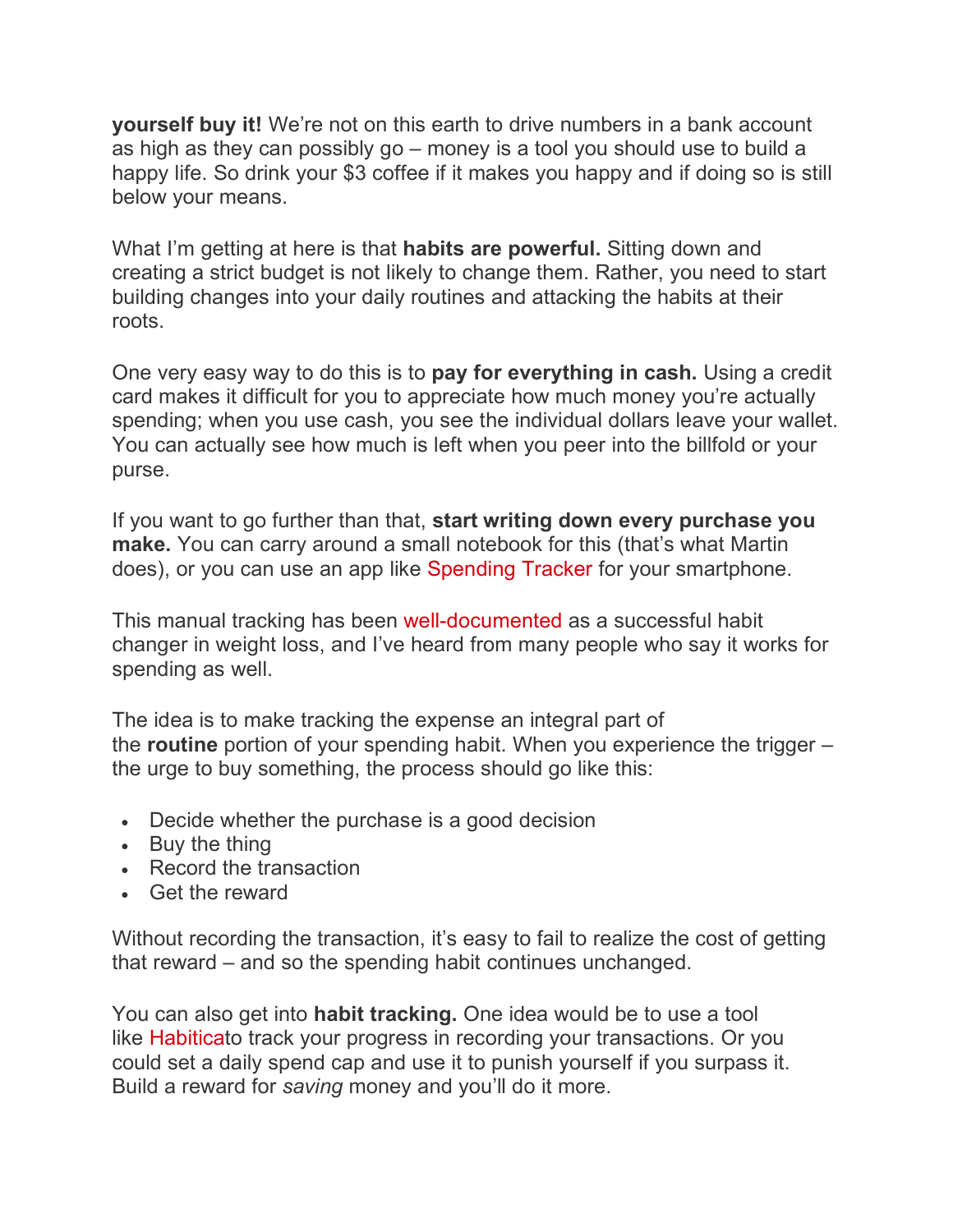#### **Plan and Research to Cut Expenses**



In addition to modifying your spending habits, you should also seek out ways you can lower non-regular expenses.

In college, there are a ton of ways to do this. I'll just list a few:

- Find the cheapest textbooks at the very least, use a comparison tool like StudentRate to find the best prices
- Utilize student organizations to do fun things at a subsidized cost
- See if you could reasonably graduate early
- Use a cell phone company like Republic Wireless to get incredibly cheap service
- Take some inspiration from my friend Aaron's DIY home office

Yay, frugality! Oh, I should mention that StudentRate is also a good place to look for deals on other items besides textbooks, so check it when you're looking to buy new stuff. You might find a discount. There are probably other student discounts floating around your campus as well, so keep an eye out!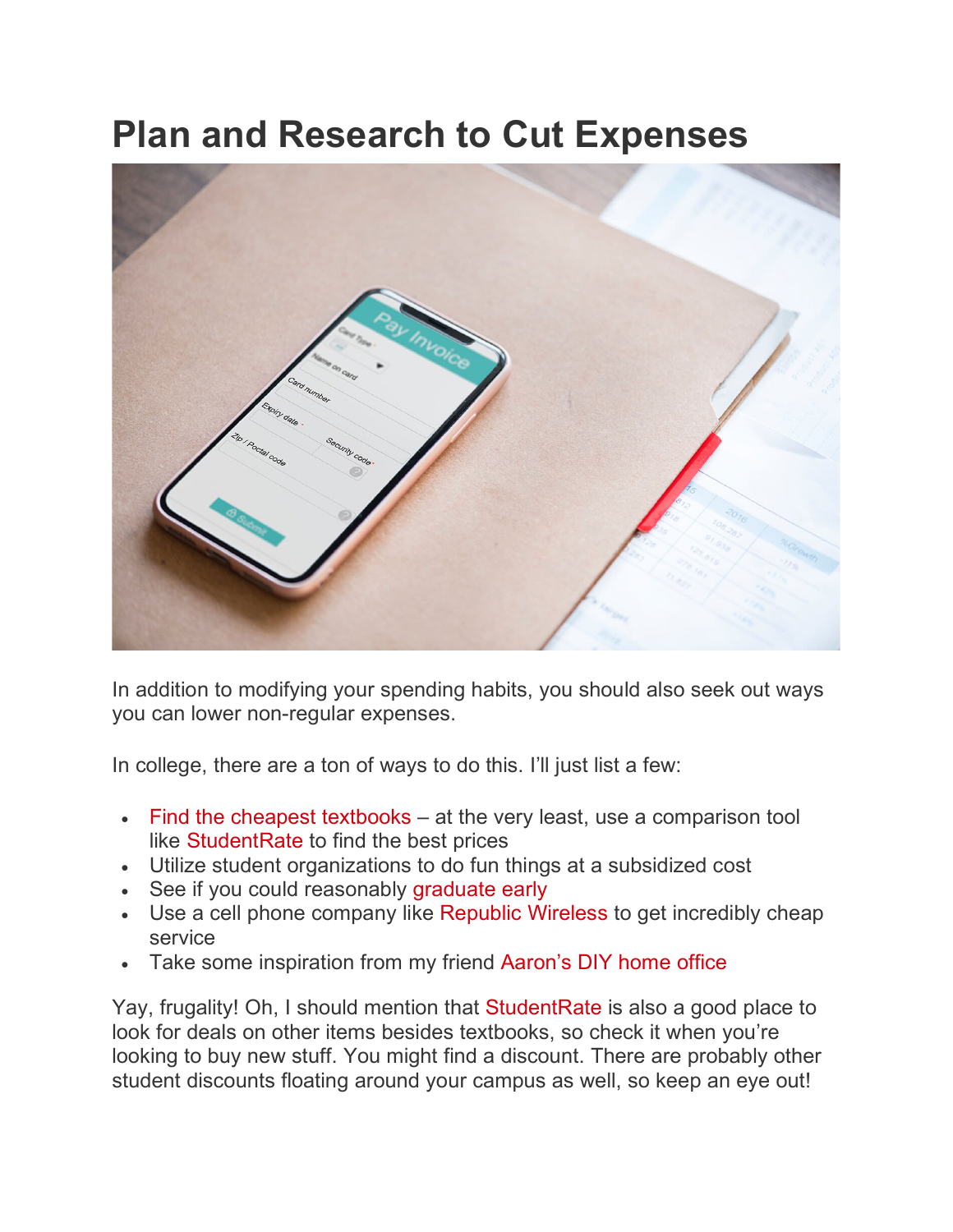If you want to get even further on the frugality train, my podcast interview with Kristin Wong of Brokepedia is a good place to start. Also, you may enjoy this (huge) post:



#### **39 Ways You Can Cut the Cost of College**

Don't let college become a giant money-sucking space robot. Save money with these strategies.

# **Wrapping Up**

So, with that, you should have a good idea of how to start "budgeting" as a student. Now, there are a lot of other topics related to this one, and you might have some leftover questions. I've already written a lot here, so a lot of these related things don't fall within the scope of this article – but I'm going to answer some of them rapid-fire style anyway.

• **How should I pay off my debt? –** Use the Stack Method: Pay your minimums and direct extra funds to the loan with the *highest interest rate* first. Use a tool like Mint to track your progress and stay motivated.